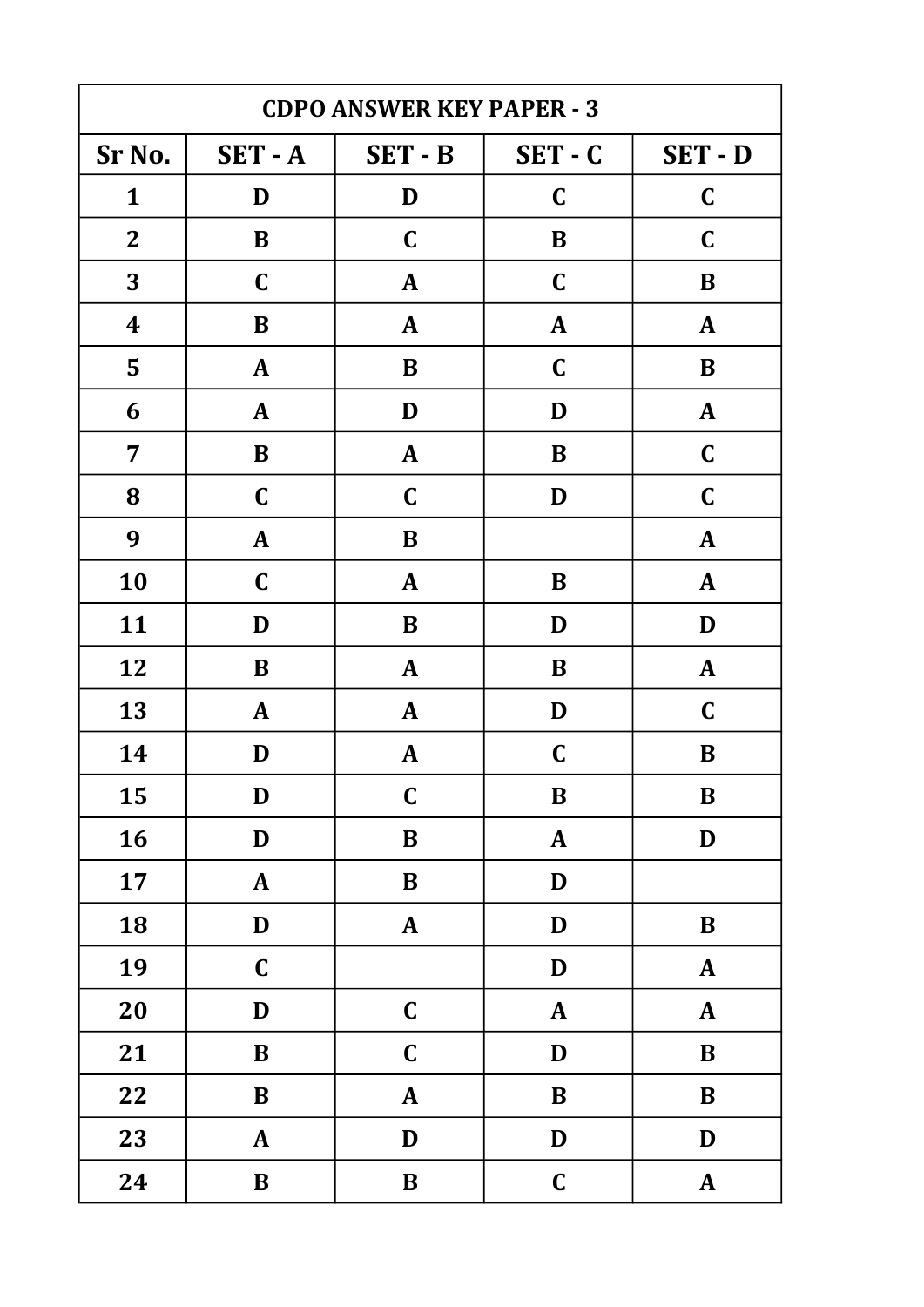| 25 | $\, {\bf B}$ | ${\bf A}$    | $\mathbf C$  | $\mathbf C$  |
|----|--------------|--------------|--------------|--------------|
| 26 | $\mathbf{A}$ | $\bf{B}$     | $\mathbf C$  | $\mathbf{A}$ |
| 27 | $\bf{B}$     | D            | D            | $\mathbf C$  |
| 28 | $\mathbf D$  | D            | $\bf{B}$     | D            |
| 29 | $\mathbf{A}$ | $\, {\bf B}$ | $\mathbf D$  | $\mathbf C$  |
| 30 | D            | $\mathbf C$  | ${\bf A}$    | $\bf{B}$     |
| 31 | $\mathbf D$  | $\mathbf C$  | $\mathbf D$  | $\mathbf{A}$ |
| 32 | $\mathbf C$  | $\mathbf D$  | ${\bf A}$    | $\mathbf C$  |
| 33 | D            | $\mathbf D$  | $\bf{B}$     | ${\bf A}$    |
| 34 | ${\bf A}$    | $\mathbf D$  | $\mathbf D$  | D            |
| 35 | $\, {\bf B}$ | $\mathbf C$  | $\mathbf D$  | $\mathbf D$  |
| 36 | ${\bf A}$    | $\, {\bf B}$ | $\mathbf D$  | $\mathbf C$  |
| 37 | ${\bf A}$    | $\bf{B}$     | $\bf{B}$     | $\mathbf{A}$ |
| 38 | $\mathbf C$  | $\, {\bf B}$ | $\mathbf C$  | $\mathbf C$  |
| 39 | $\mathbf C$  | $\mathbf D$  | $\bf{B}$     | D            |
| 40 | $\mathbf C$  | $\bf{B}$     | $\mathbf C$  | $\mathbf D$  |
| 41 | D            | ${\bf A}$    | $\mathbf C$  | $\bf{B}$     |
| 42 | $\mathbf D$  | ${\bf A}$    | $\, {\bf B}$ | $\bf{B}$     |
| 43 | $\, {\bf B}$ | ${\bf A}$    | $\, {\bf B}$ | $\, {\bf B}$ |
| 44 | $\mathbf C$  |              | $\mathbf C$  | $\mathbf C$  |
| 45 | $\, {\bf B}$ | $\bf{B}$     | $\mathbf C$  | ${\bf A}$    |
| 46 | $\mathbf C$  | $\, {\bf B}$ | $\bf{B}$     | $\mathbf C$  |
| 47 | ${\bf A}$    | ${\bf A}$    | $\, {\bf B}$ | $\bf{B}$     |
| 48 | $\mathbf C$  | $\mathbf C$  |              | $\, {\bf B}$ |
| 49 | $\mathbf{A}$ | D            | $\mathbf{A}$ | $\mathbf{D}$ |
| 50 | $\, {\bf B}$ | D            | $\mathbf D$  | $\mathbf C$  |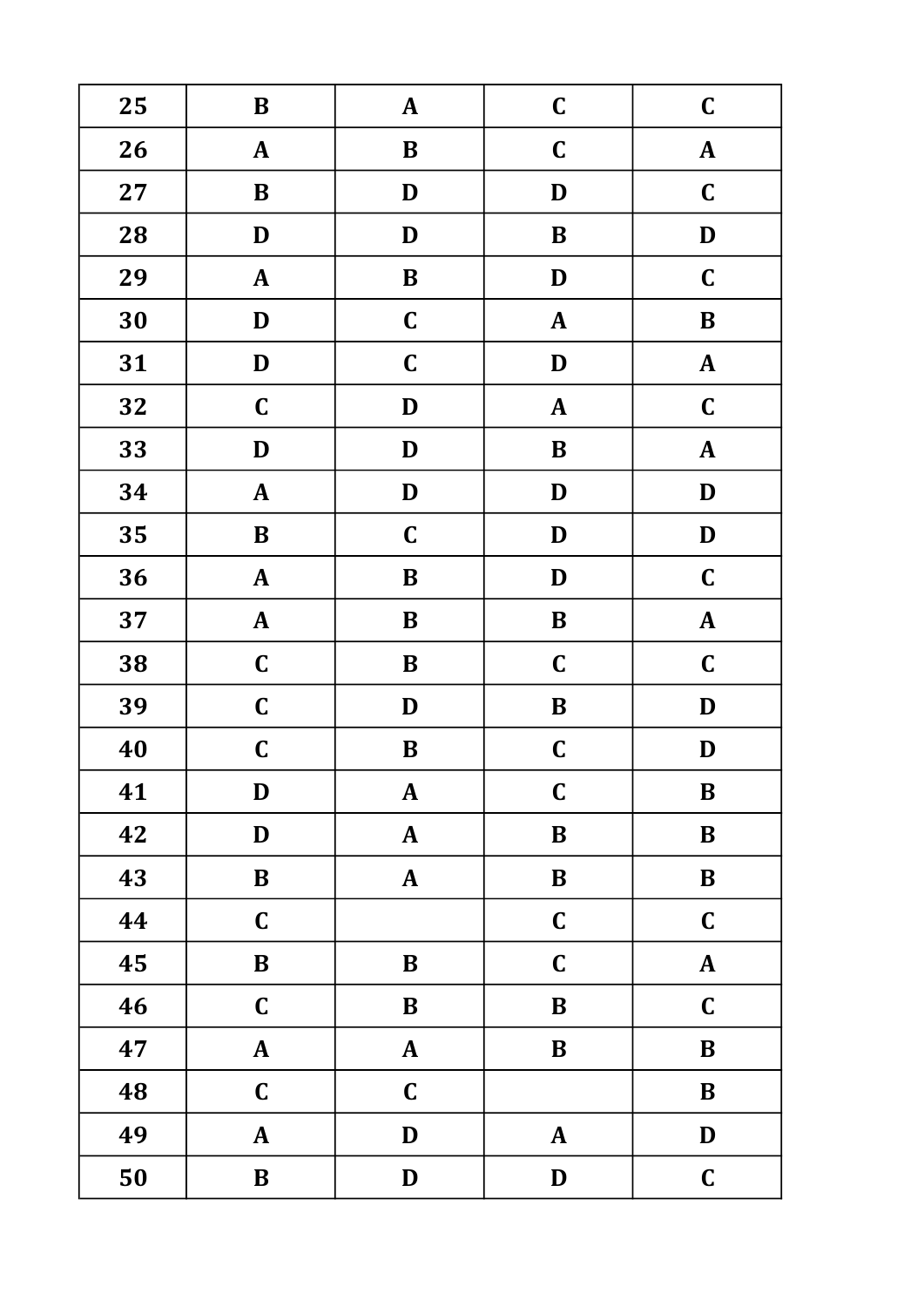| 51 | $\mathbf C$  | $\, {\bf B}$     | $\, {\bf B}$  | $\bf B$      |
|----|--------------|------------------|---------------|--------------|
| 52 | $\bf{B}$     | $\mathbf{A}$     | $\, {\bf B}$  | $\bf B$      |
| 53 | ${\bf A}$    | $\mathbf D$      | ${\bf A}$     | $\, {\bf B}$ |
| 54 | $\, {\bf B}$ | $\, {\bf B}$     | $\mathbf D$   | $\mathbf D$  |
| 55 | $\mathbf C$  | $\mathbf C$      | $\mathbf D$   | $\, {\bf B}$ |
| 56 | $\mathbf D$  | $\, {\bf B}$     | $\pmb{A}$     | ${\bf A}$    |
| 57 | $\, {\bf B}$ | $\bf{B}$         | $\bf{B}$      | $\, {\bf B}$ |
| 58 | $\mathbf D$  | $\, {\bf B}$     | $\mathbf D$   | $\mathbf{A}$ |
| 59 | $\mathbf{A}$ | $\mathbf C$      | $\pmb{A}$     | ${\bf A}$    |
| 60 | $\, {\bf B}$ | $\mathbf C$      | $\pmb{A}$     | $\mathbf C$  |
| 61 | $\mathbf D$  | ${\bf A}$        | ${\bf A}$     | ${\bf A}$    |
| 62 | $\mathbf{A}$ | $\mathbf C$      | $\mathbf C$   | $\mathbf C$  |
| 63 | ${\bf A}$    | ${\bf A}$        | ${\bf A}$     | D            |
| 64 | $\mathbf{A}$ | $\mathbf D$      | $\mathbf{D}%$ | $\mathbf C$  |
| 65 | $\mathbf{A}$ | $\mathbf C$      | $\mathbf C$   | $\bf{B}$     |
| 66 | ${\bf A}$    | $\mathbf C$      | ${\bf A}$     | D            |
| 67 | $\mathbf{A}$ | D                | $\mathbf{A}$  |              |
| 68 | ${\bf A}$    | $\mathbf D$      | $\bf{B}$      | $\mathbf C$  |
| 69 | D            | $\, {\bf B}$     | $\bf{B}$      | $\bf{B}$     |
| 70 | D            | $\mathbf C$      | $\mathbf D$   | $\mathbf C$  |
| 71 | $\mathbf D$  | $\mathbf D$      | $\pmb{A}$     | $\mathbf D$  |
| 72 | $\bf{B}$     | D                | $\bf{B}$      | $\mathbf D$  |
| 73 | $\mathbf{A}$ | $\bf{B}$         | $\mathbf C$   | $\bf{B}$     |
| 74 | $\, {\bf B}$ | $\boldsymbol{A}$ | $\mathbf{A}$  | D            |
| 75 | $\mathbf C$  | $\mathbf C$      | $\mathbf D$   | D            |
| 76 | $\, {\bf B}$ | $\mathbf{A}$     | ${\bf A}$     | $\mathbf D$  |